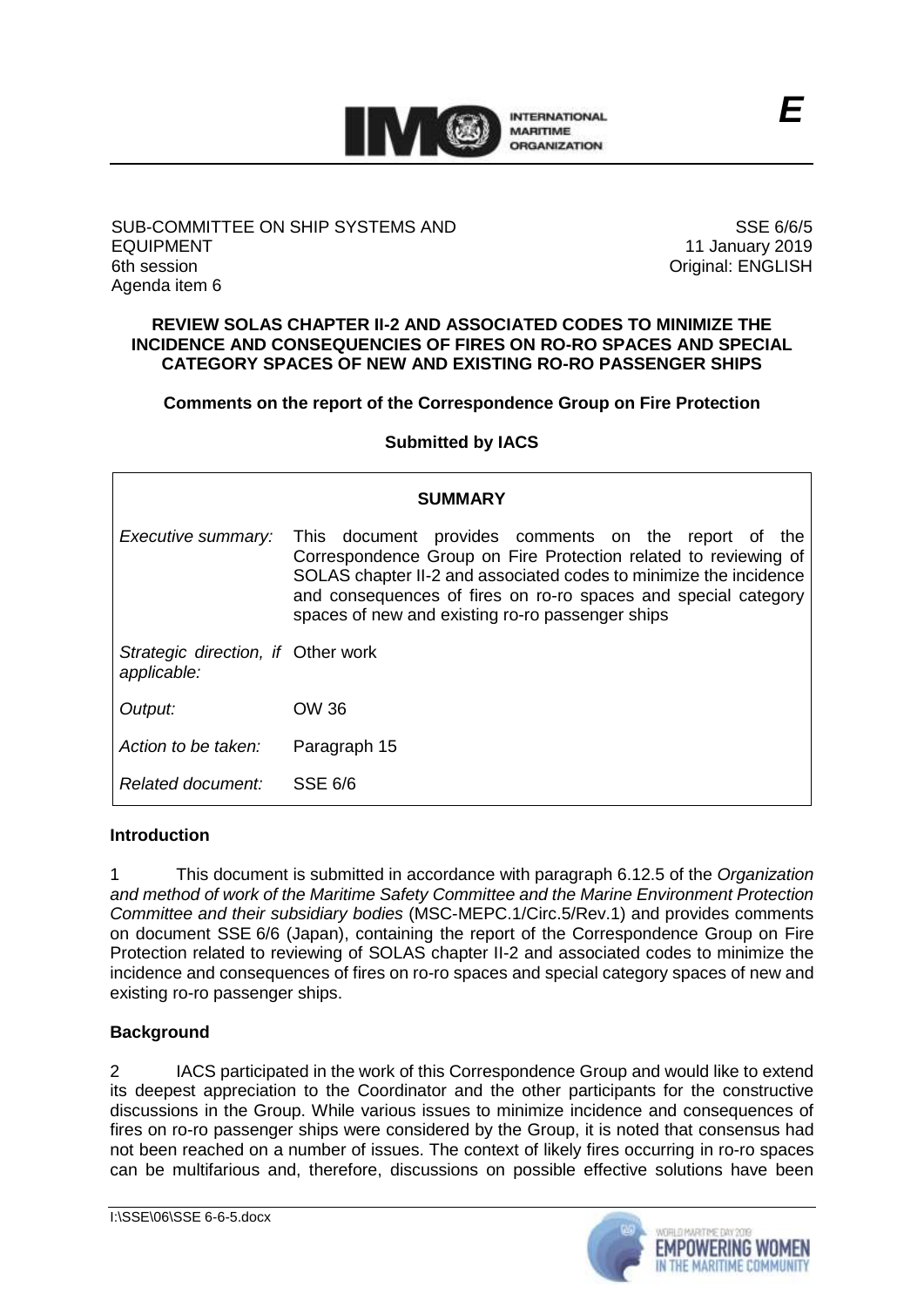extensive. The FIRESAFE reports may provide inputs for consolidating the texts that are currently in square brackets in the Group's report and could be used as references in further deliberations on the issue.

3 IACS's comments on the work undertaken by the Correspondence Group are provided in the following paragraphs. Reference is made to paragraphs of the "draft interim guidelines for minimizing the incidence and consequences of fires on ro-ro spaces and special category spaces of new and existing ro-ro passenger ships" (hereafter referred to as the "draft guidelines"), as set out in annex 1 to document SSE 6/6.

# **Comments**

## *Prevention/Ignition (section 1 of the draft guidelines)*

4 Regarding the square brackets in paragraph 1.1.1 of the draft guidelines, IACS suggests that the ship's power supply equipment and cables in ro-ro and special category spaces intended for power supply to vehicles or cargo units be visually inspected prior to the commencement of every voyage; daily during patrolling at sea; and as per the routines recommended by the original equipment manufacturer (OEM) for maintenance by the crew who are trained for the task according to an established procedure.

5 IACS considers that paragraph 1.4.1*bis* should be retained, i.e. shock testing should be conducted for all electrical connections.

6 IACS can agree that in paragraph 1.5.3 the temperature rise on the live parts of socket outlets and plugs should not exceed 30°C.

7 IACS is of the view that paragraph 1.10.1*bis* should be retained, i.e. records should be maintained.

### *Detection and decision (section 2 of the draft guidelines)*

8 IACS considers the text in square brackets in paragraphs 2.2.1 and 2.2.2 should be retained. Video monitoring systems can be effective for rapid confirmation of the outbreak of a fire as a supplement to the activation of fire detection alarms and they also facilitate the initiation of a rapid response. Therefore, an effective CCTV monitoring system should be provided in the ro-ro and special category spaces for continuous monitoring of the entire space and records should be maintained as far as practicable. IACS agrees that continuous monitoring of the CCTV by the crew need not be ensured.

### *Extinguishment (section 3 of the draft guidelines)*

9 Regarding subsection 3.1 of the draft guidelines, IACS suggests that the revision of the requirements for fire-fighter's outfits to be used in ro-ro spaces need not be considered with the view to retaining standardization. However, the number of outfits and their stowage in close proximity may need to be considered.

10 Regarding subsection 3.2 of the draft guidelines, IACS suggests that the remote control of fixed water-based fire-fighting systems for ro-ro spaces and special category spaces from a position outside the space should include a provision for direct access to the distribution valves. Also, the recommendations in the *Revised guidelines for the design and approval of fixed water-based fire-fighting systems for ro-ro spaces and special category spaces* (MSC.1/Circ.1430/Rev.1), *Guidelines for the approval of fixed water-based fire-fighting systems for ro-ro spaces and special category spaces equivalent to that referred to in*